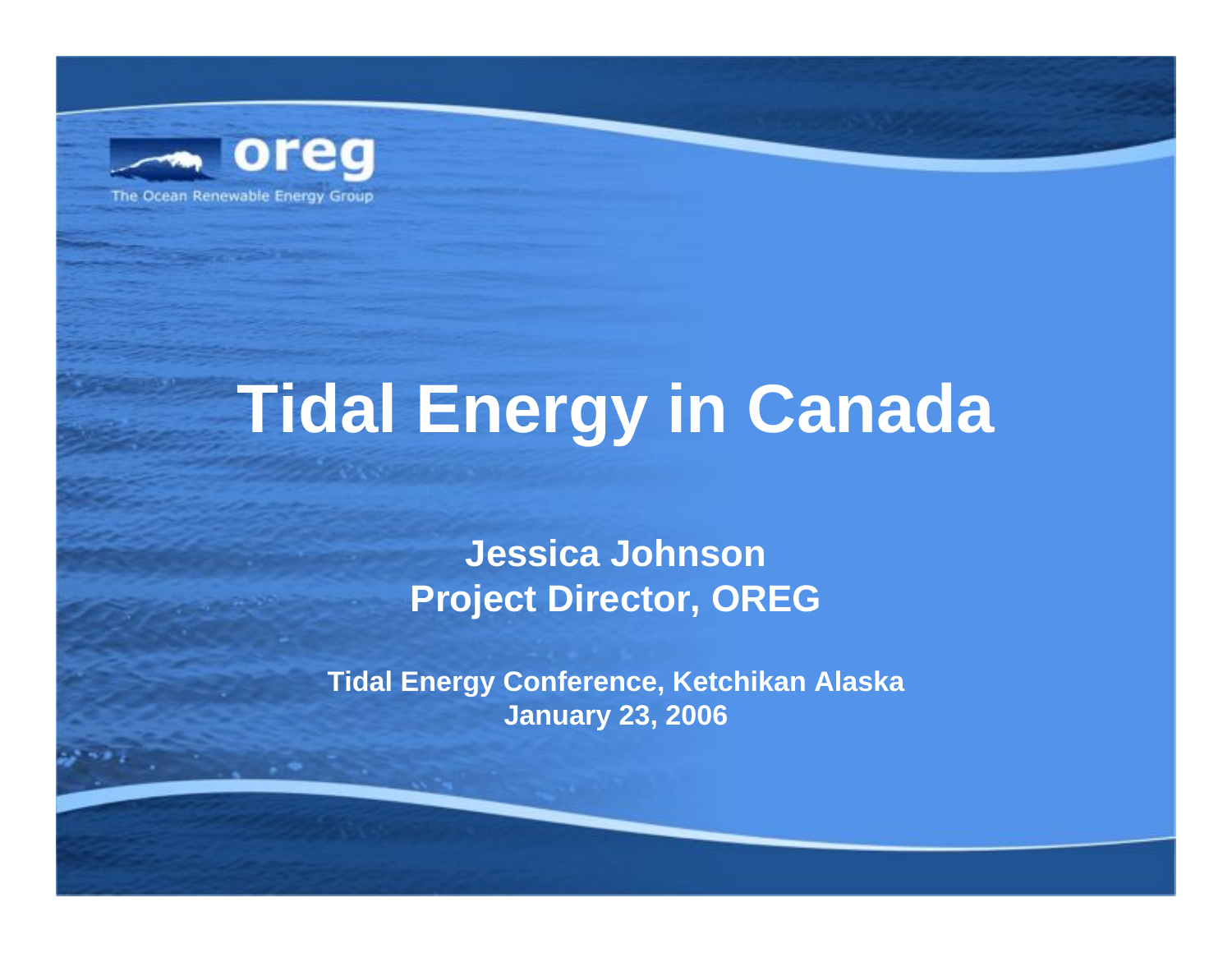



• **Canada's History** • **The Energy Resource** • **Technology Activities** • **Project Activities** • **Provincial Activities** • **Opportunities**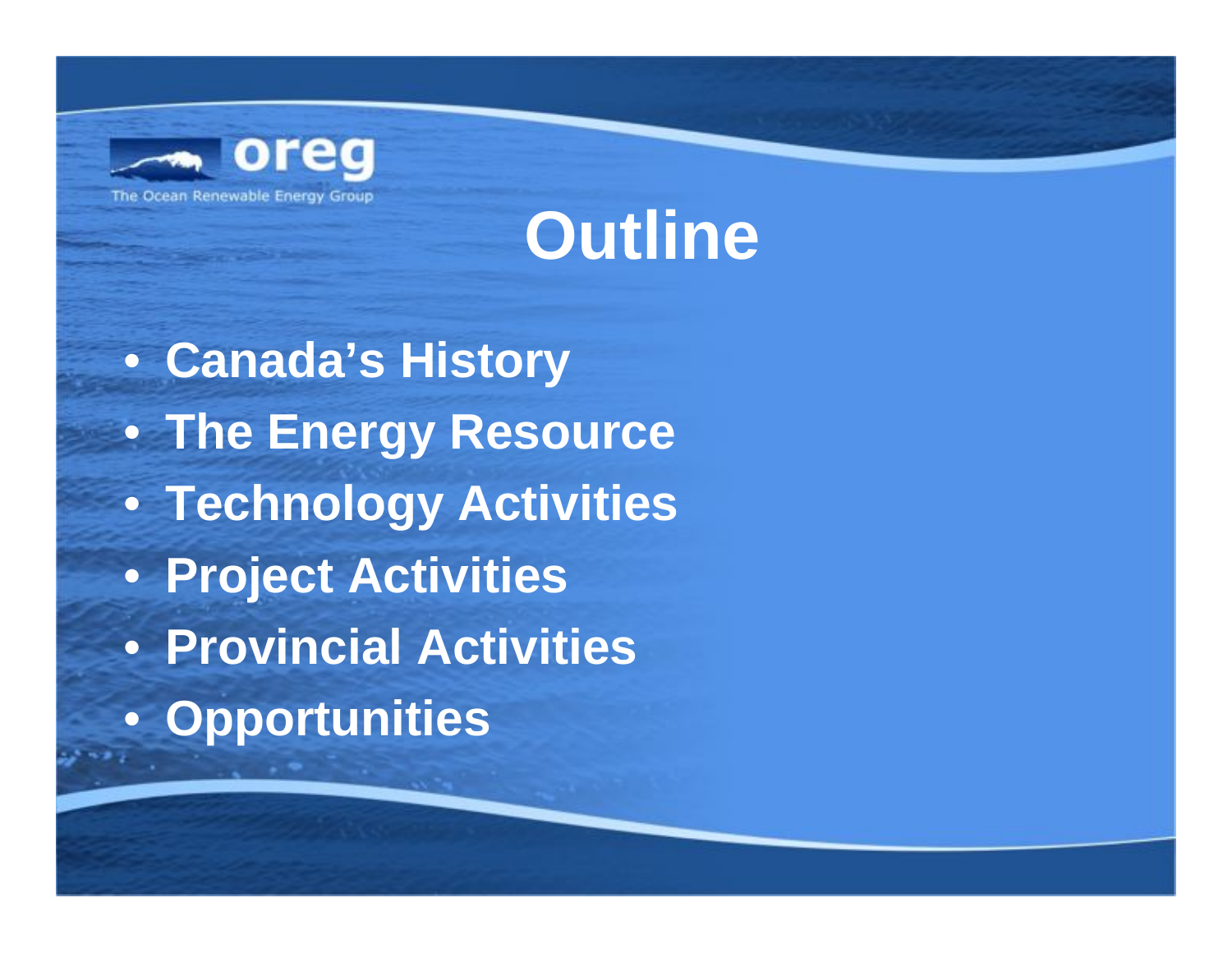

#### **Annapolis Tidal Generating Station**

- Commissioned in 1980–Completed in 1984
- –Only tidal plant in NA
- Provincial/Federal initiative
- Draws more than 40,000 tourists a year

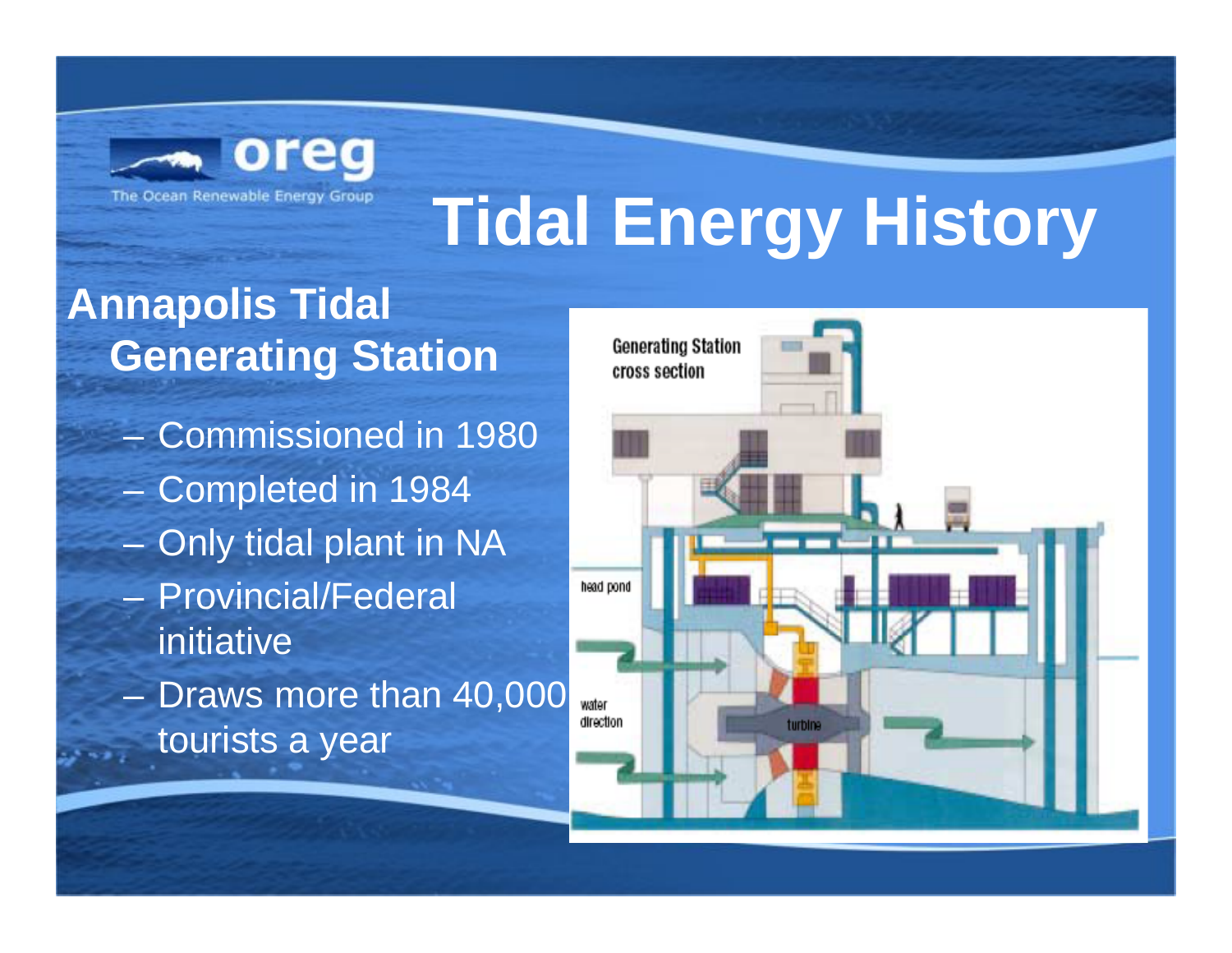

- **Annapolis Tidal Generating Station**
	- Bay of Fundy: Annapolis river between Granville Ferry and Annapolis River
	- Capacity of 20 MW
	- Length of 46.5 m, depth of 30.5 m
	- 2 sluices
	- $-$  408 m $^{3}\!$ /s water flow

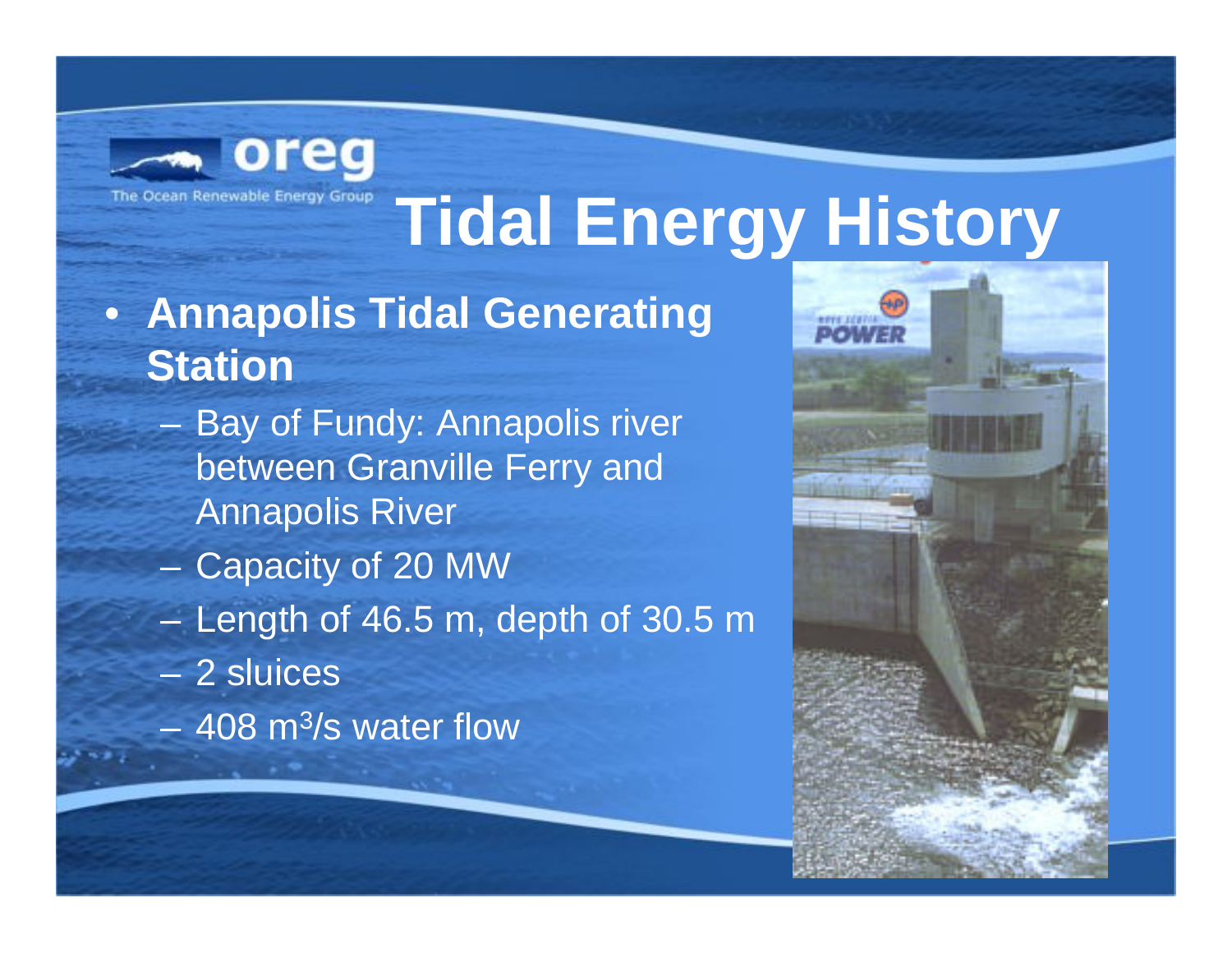

#### • **Davis Hydro Turbine**

- 10 year R&D program with the NRC late 70's early 80's
- Vertical axis turbine based on Darrieus windmill
- – Two experimental test units and three prototypes
- –Independent technology assessments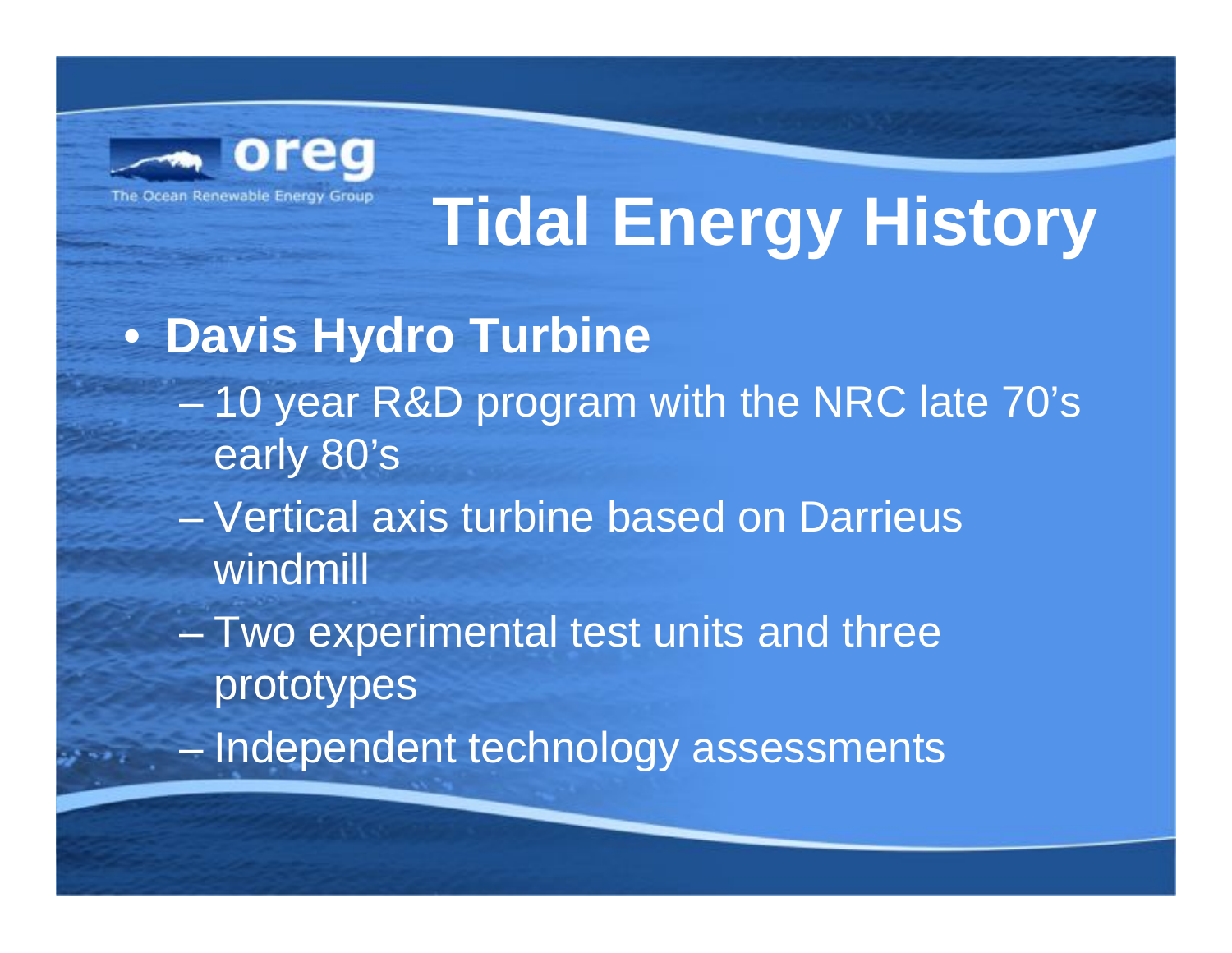

• **Davis Turbine** Nova Energy Ltd. early development work Became Blue Energy en al control de la control de Government felt technology was sufficiently proven, next step should be market driven – Blue Energy and New Energy working to commercialise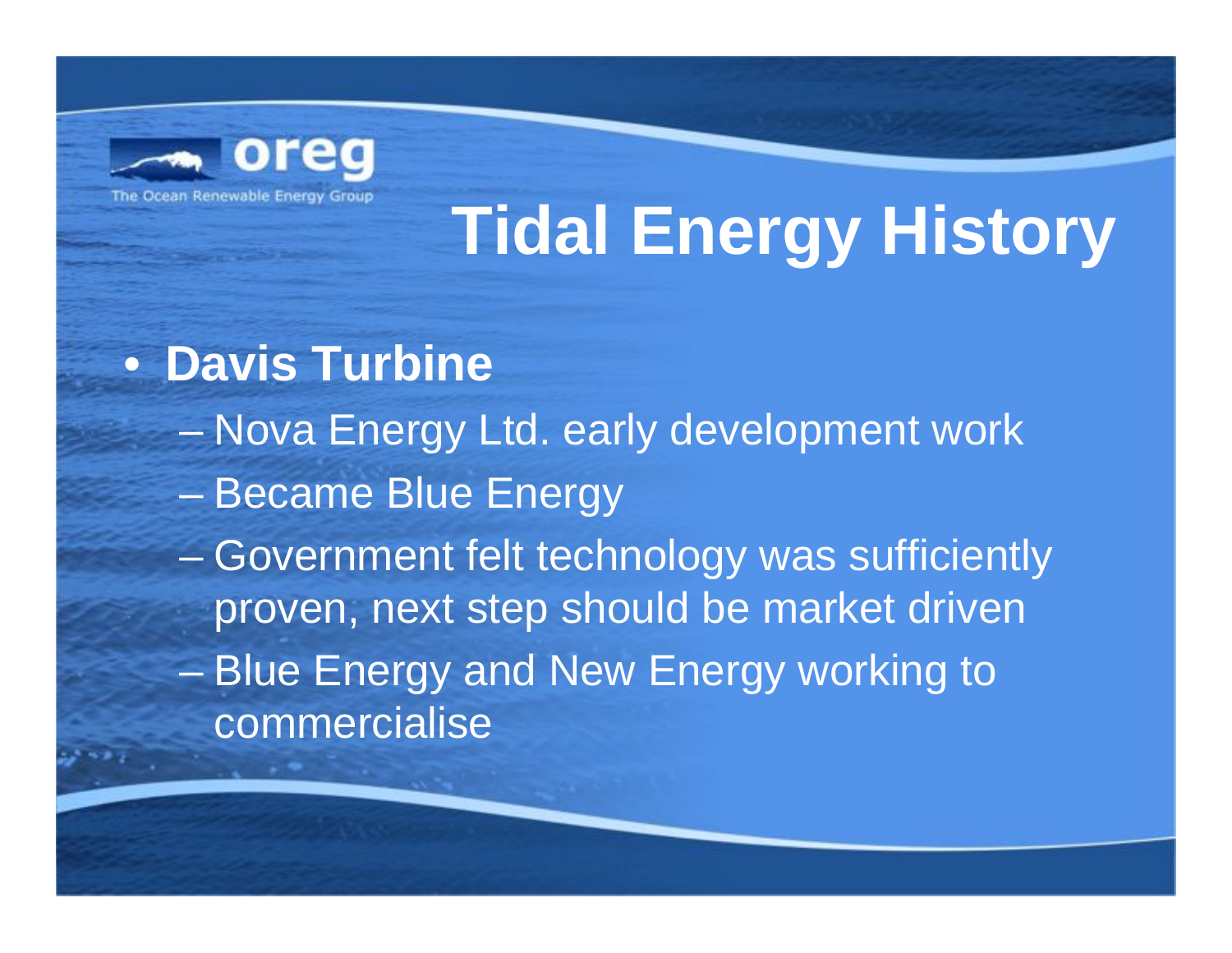

### **The Energy Resource**

**Canada Potential Tidal Current Resource Sites**

#### **Tidal**

**Mean potential power (MW)**

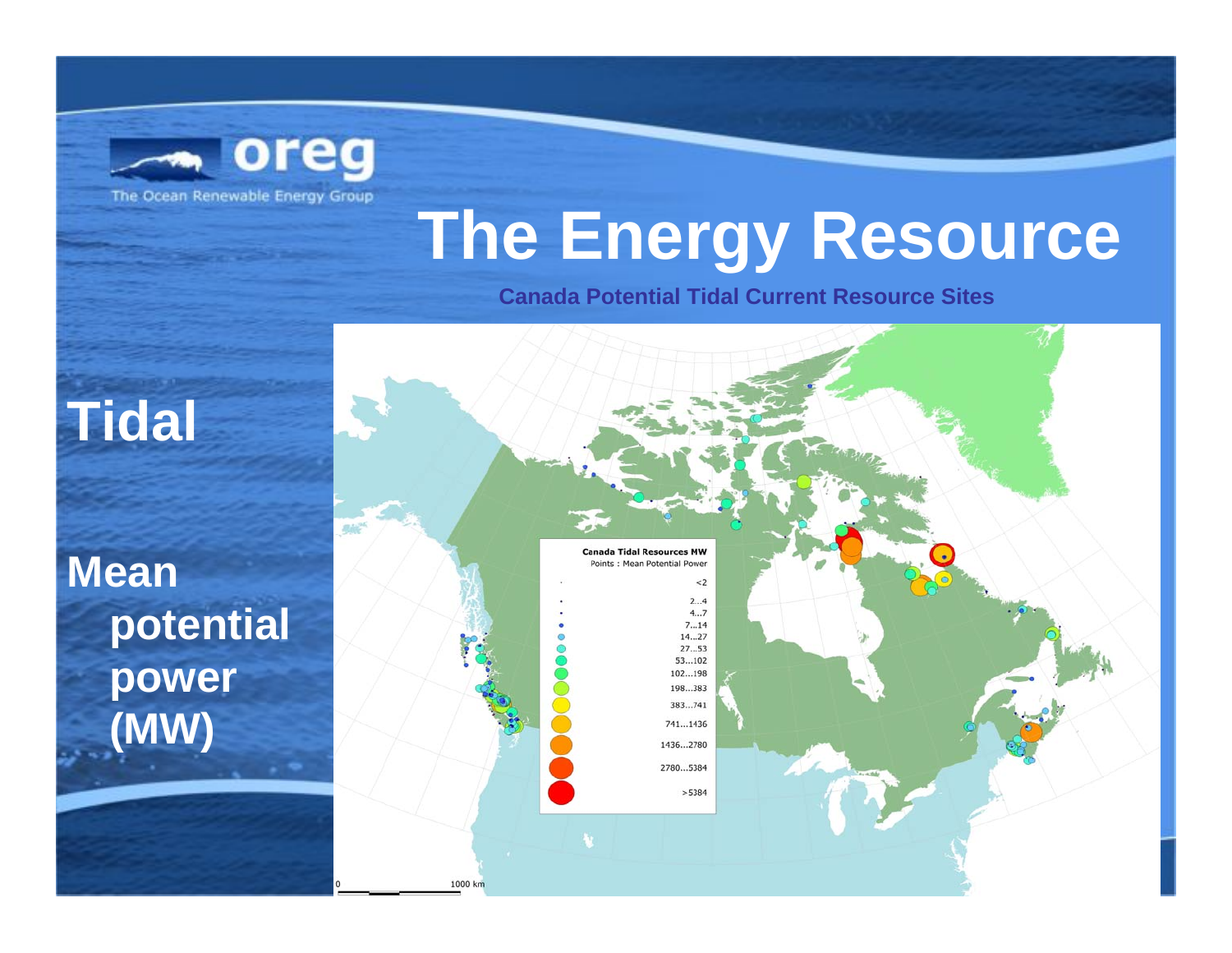

### **The Energy Resource**

• 190 sites identified • Total mean potential exceeds 42,000 MW • Nunavut has largest potential • BC has most sites • Peak flow of 2 m/s or more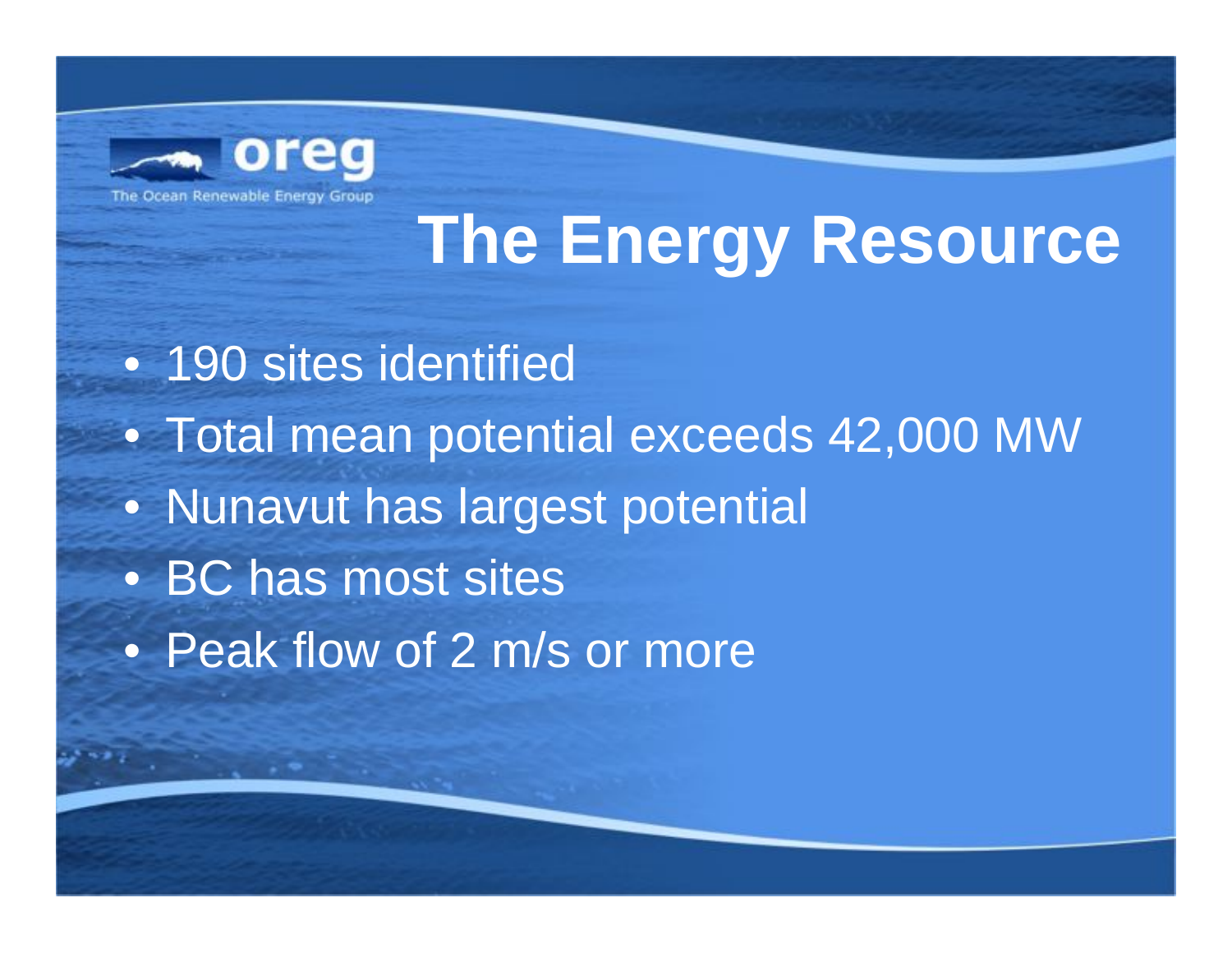

### **The Energy Resource**

• Rivers, estuaries, man-made channels are other low/zero head hydro applications • Developers pursuing include New Energy Corp, Coastal Hydropower and Verdant Power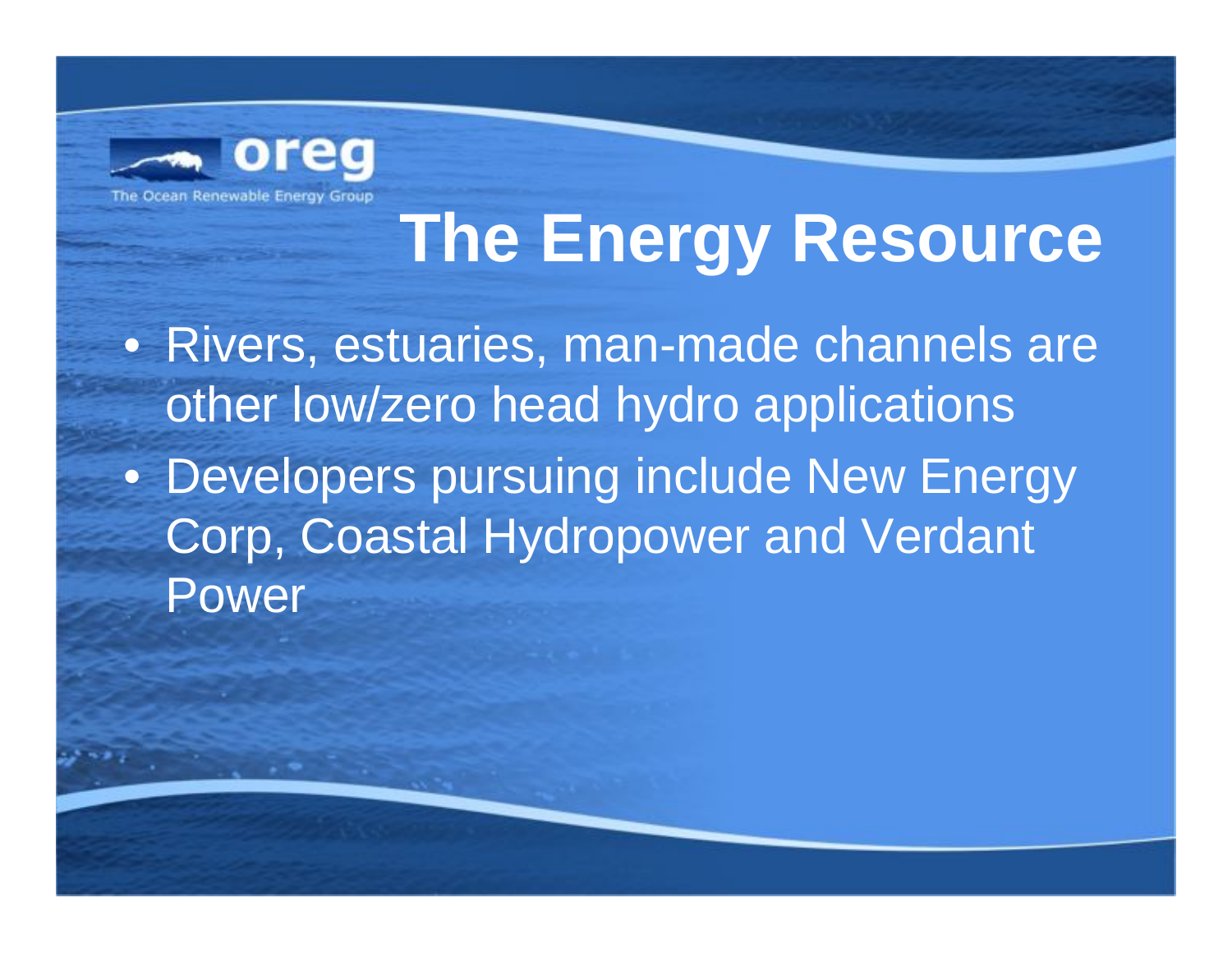

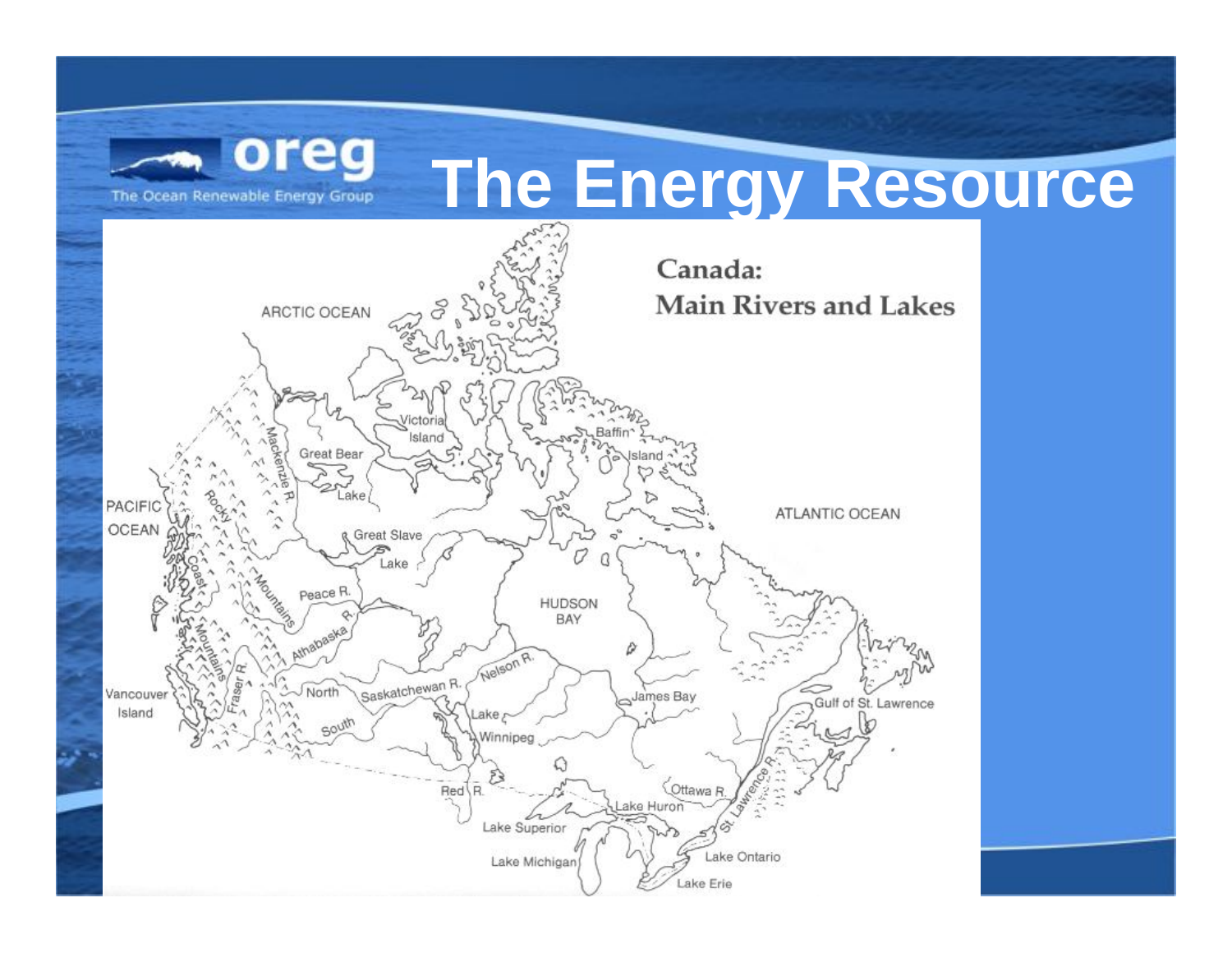

**Canadian tidal device developers: New Energy Corp.** 

- Vertical axis "EnCurrent" turbine based on Davis hydro turbine research
- Tested 3 kW unit in still water using a barge
- $\bullet$ 5 kW ducted turbine in wastewater canal
- $\bullet$ 2<sup>nd</sup> generation in irrigation canal

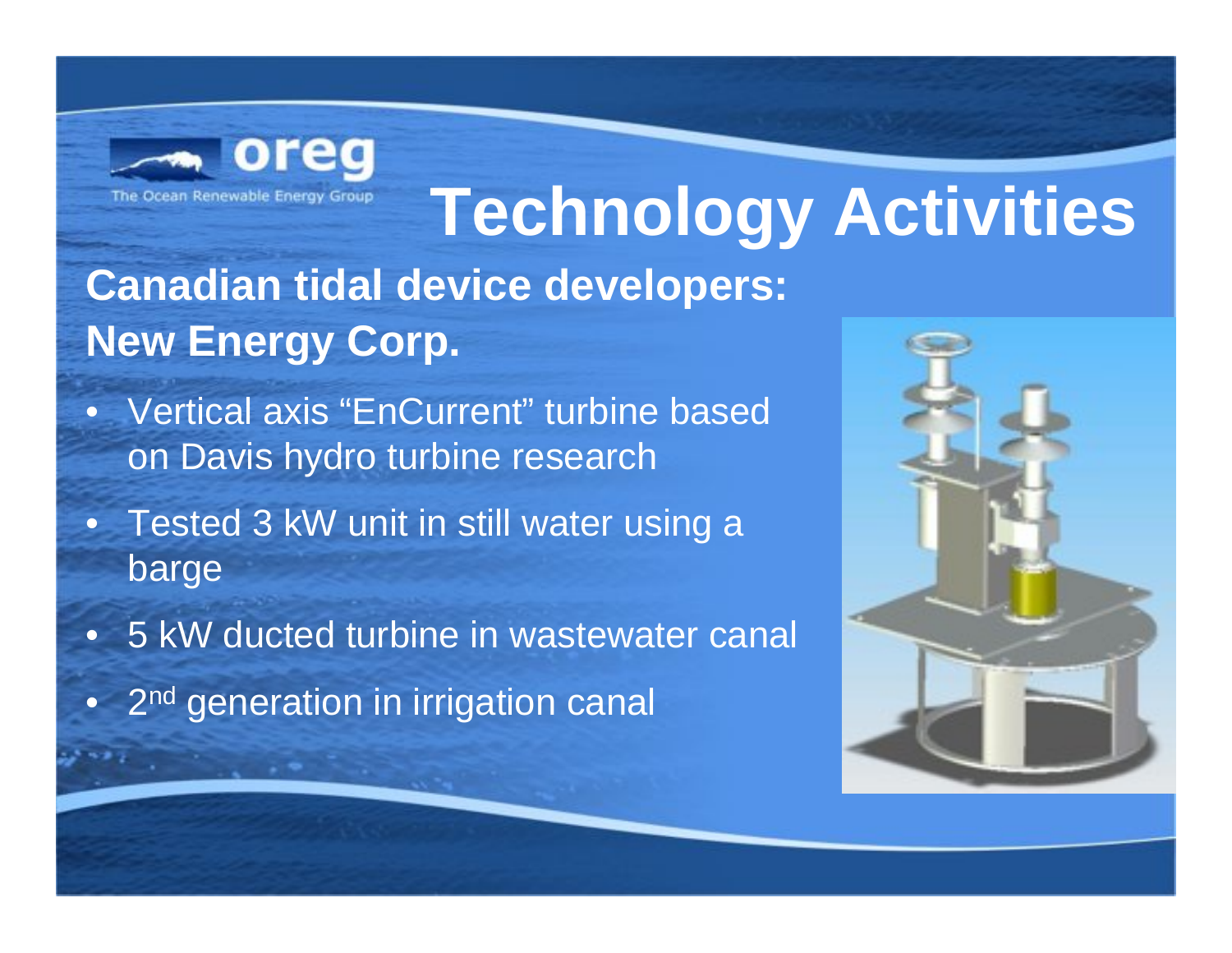

**Canadian tidal device developers:**

#### **Clean Current**

•Bi-directional ducted horizontal axis turbine

•Direct drive variable speed permanent magnet generator •Tested at NRC IOT •Race Rocks demo project

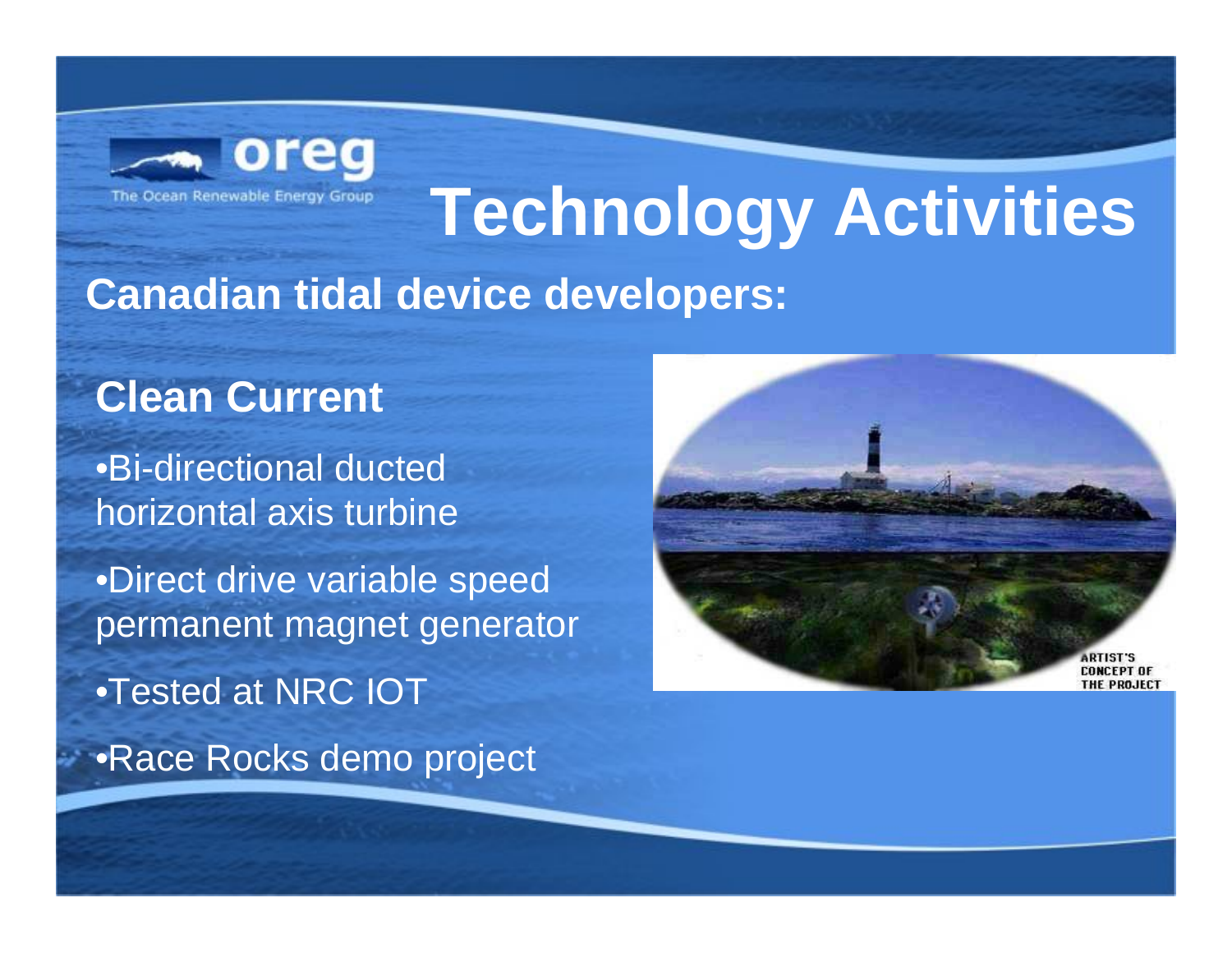

#### **Canadian tidal device developers:**

#### **Blue Energy Canada**

• Took on commercialisation activities after early Davis hydro turbine testing

• Recent prototype testing in UBC tow tank as part of WD agreement

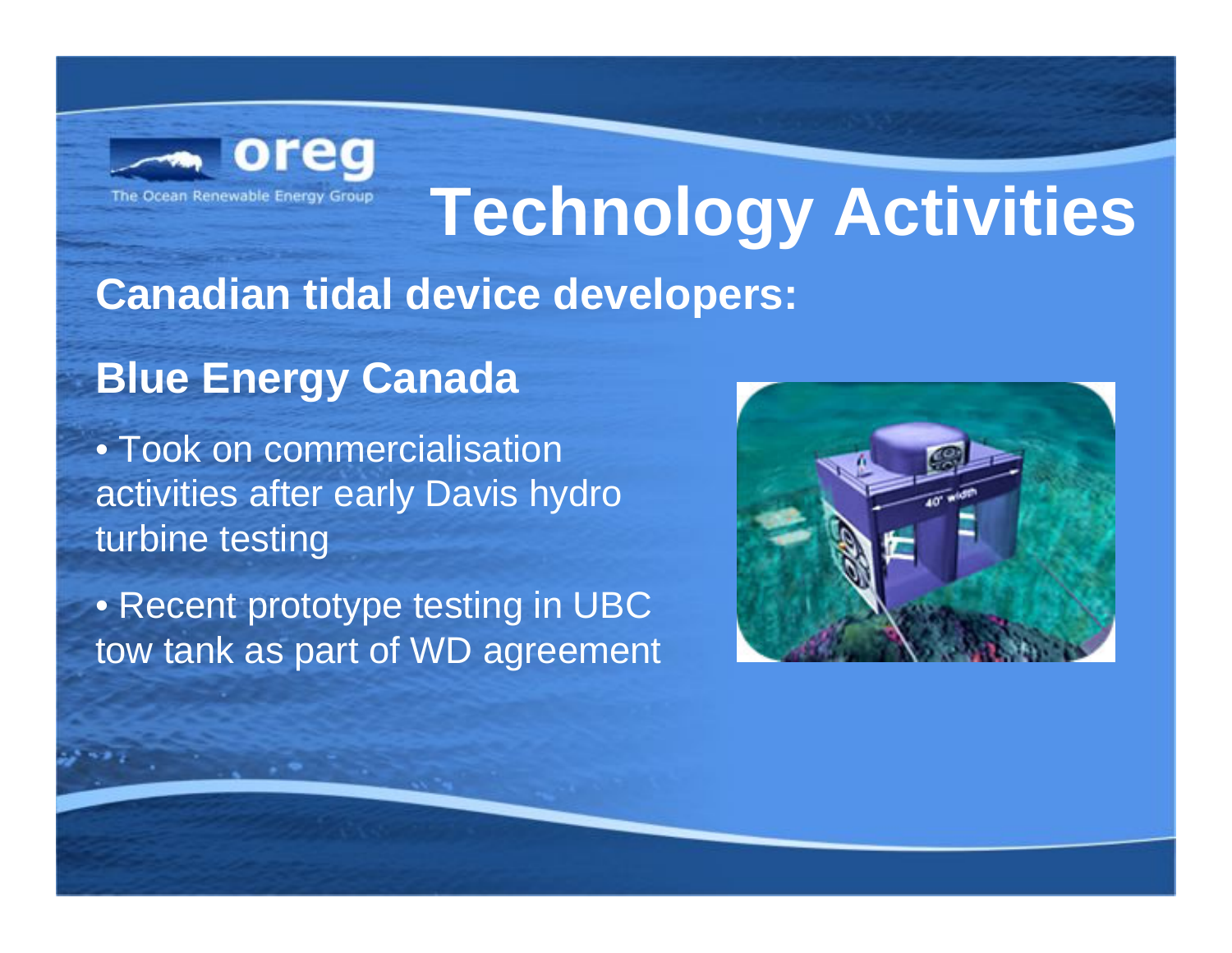

**International tidal device developers**







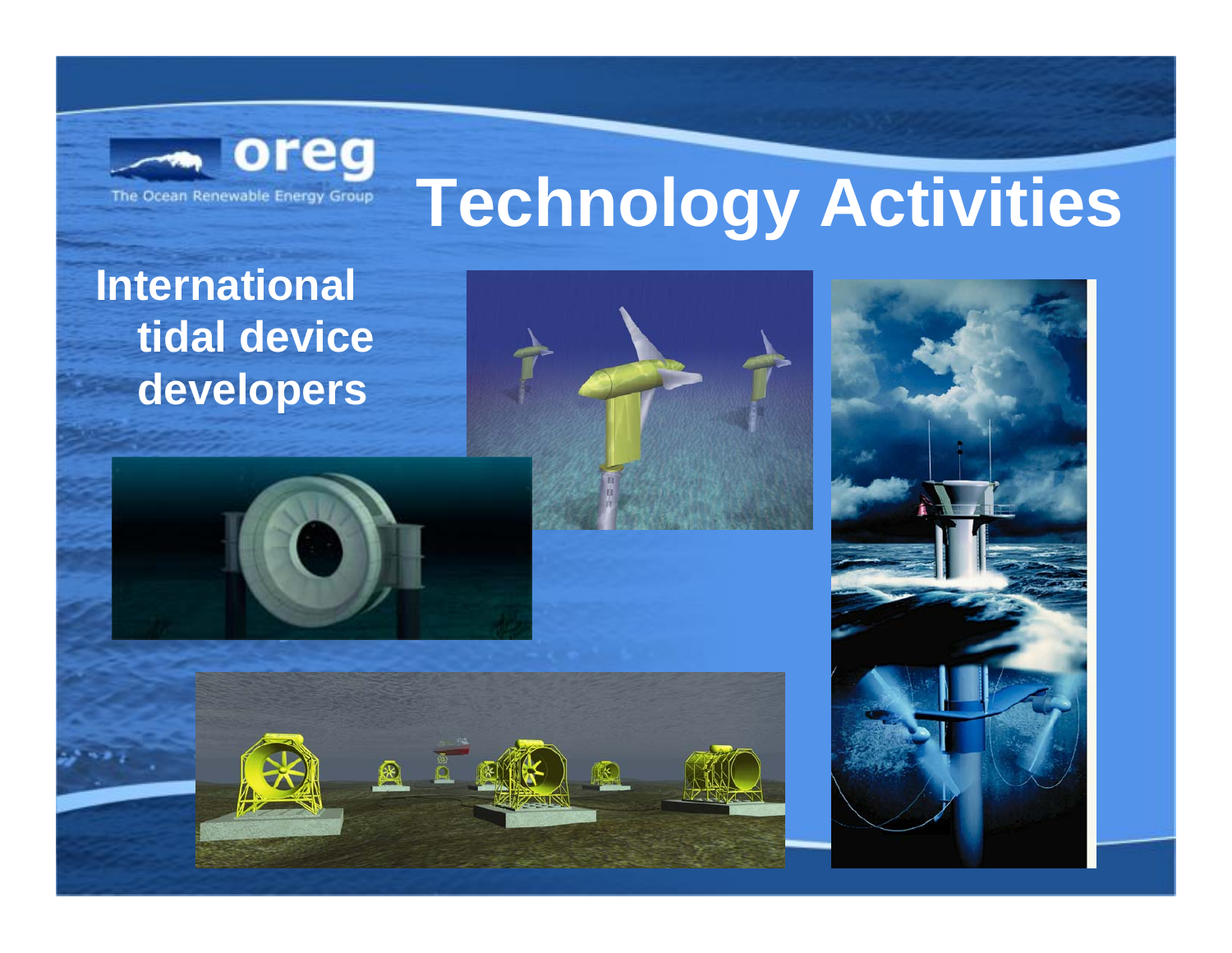

#### **Project Activities Pearson College – EnCana – Clean Current Tidal Power Demonstration Project at Race Rocks**

- • 10 nautical miles SW of Victoria
- • Ecological reserve – college are volunteer wardens
- • Funding from SDTC and EnCana Environmental Innovation Fund
- Activities began in March 2005, turbine installed in Sept 2006

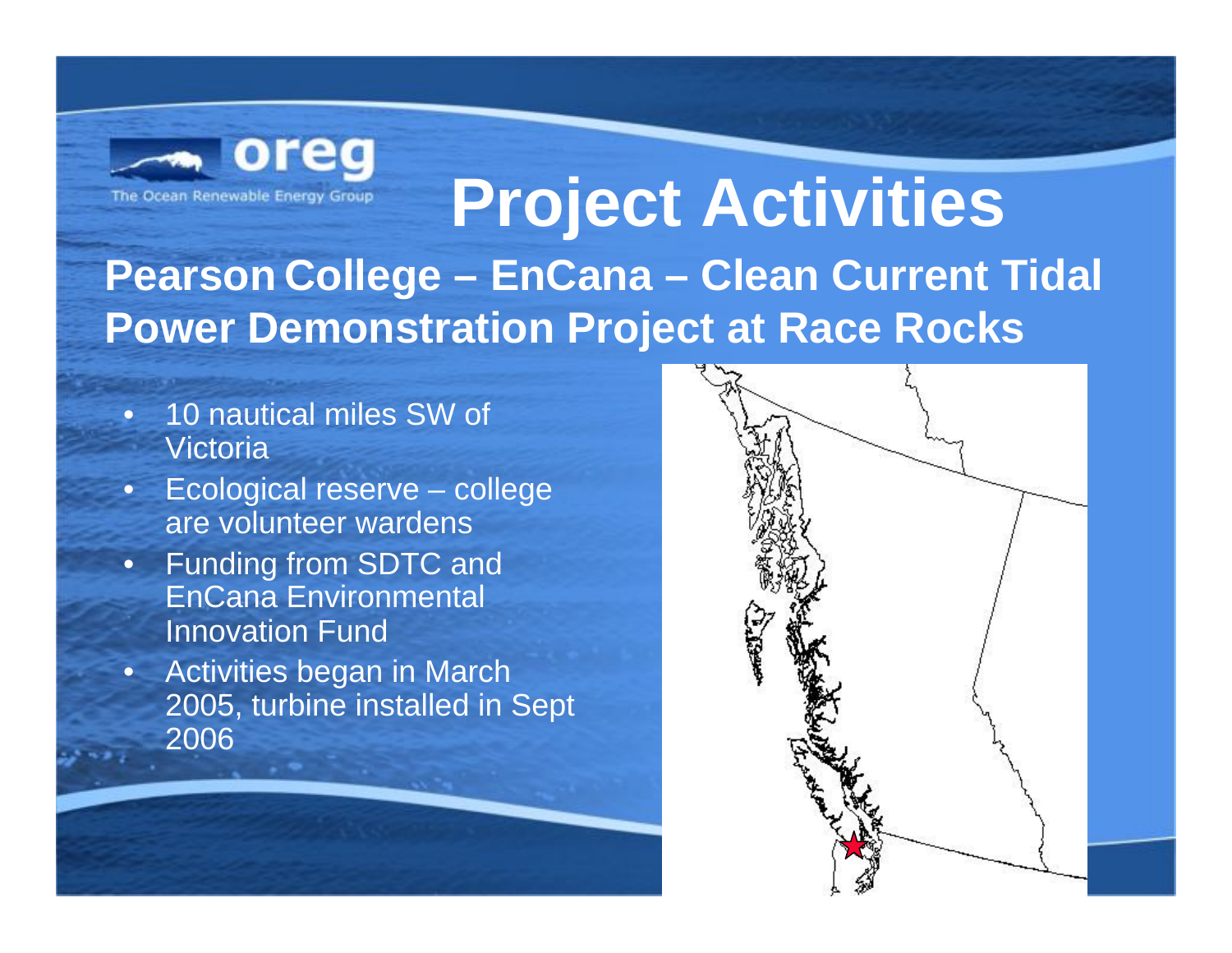

#### **Canoe Pass Tidal Demonstration Project**

- • Channel btwn Maude and Quadra Islands, near Campbell River
- • 500 kW capacity, New Energy EnCurrent turbine
- $\bullet$ Looking for final funding
- • Proposal to turn site into a "plug and play" testing area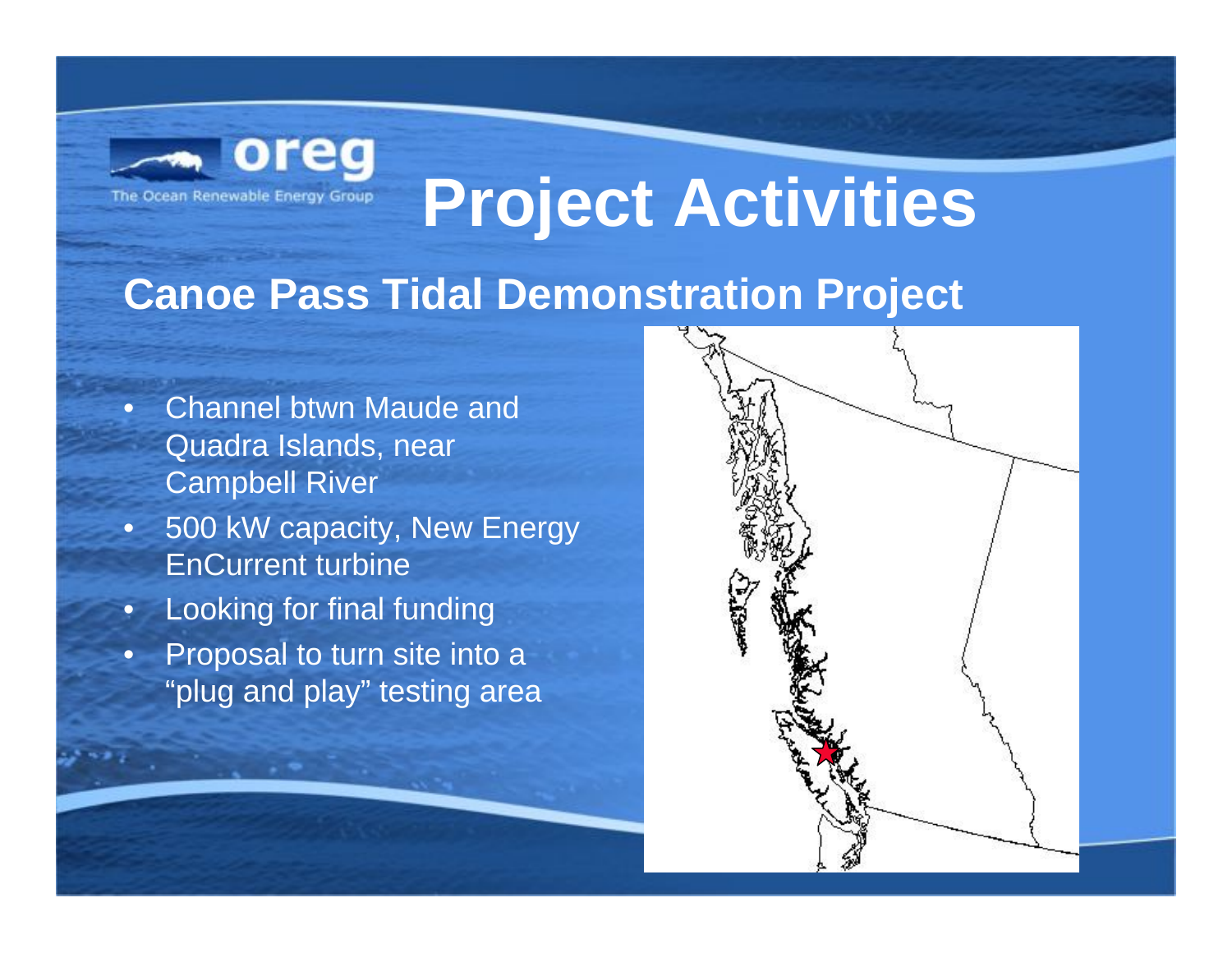

#### **Queen Charlotte Islands Demonstration Tidal Power Plant Feasibility Study**

- • UVic Mechanical Engineering integration project
- Federal interest; coordinated with BC Hydro, WD and Province for RFP
- Objectives: determine site, capacity, technology; gather data; ensure community involvement; development plan

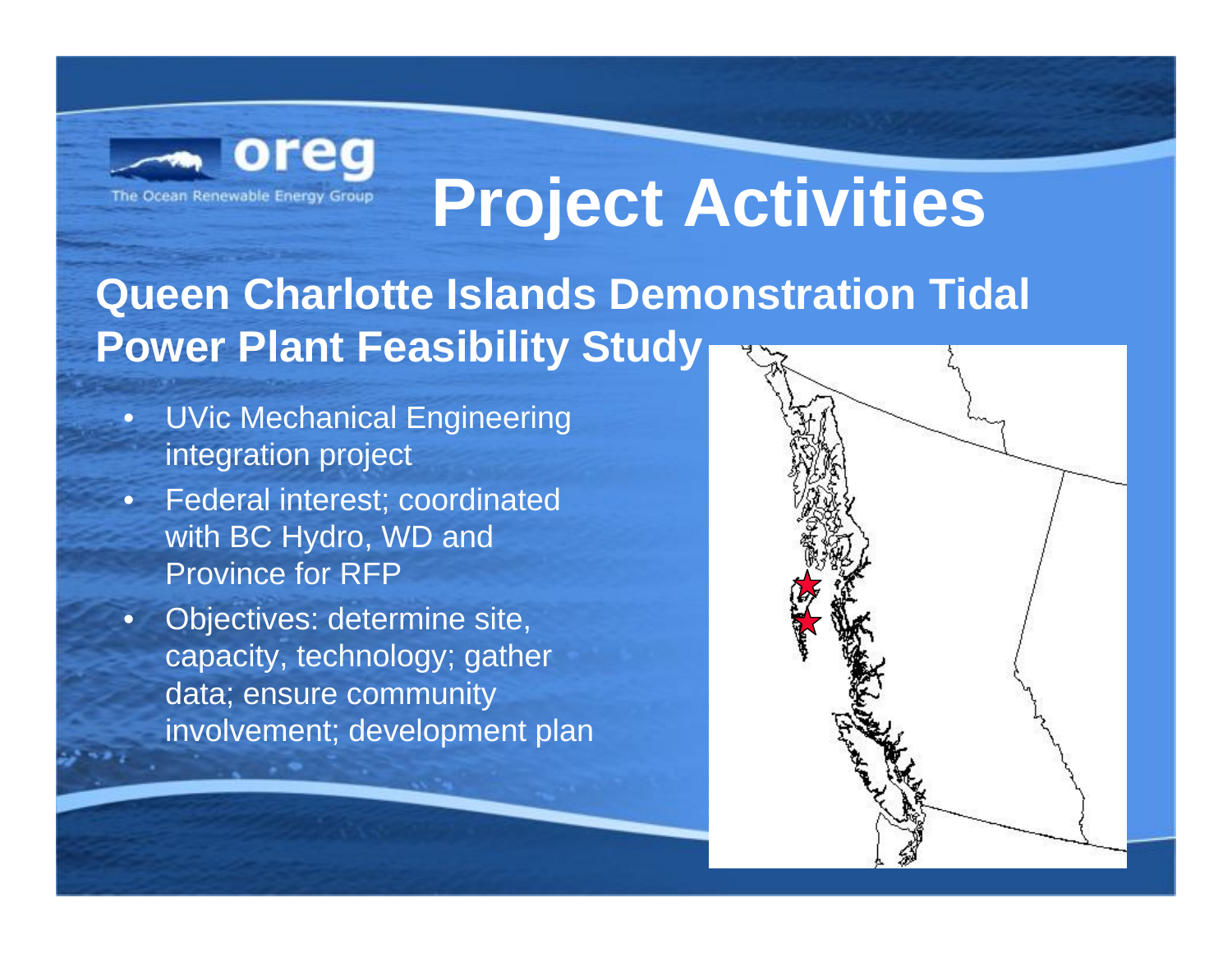

#### **Nova Scotia Power**

- •Operators of Annapolis
- • Engaged in EPRI Tidal Stream Energy project
- SDTC accepted Statement of Interest, proposal being submitted Jan 2007
- • Announced choice of Open Hydro as technology partner in \$12m project

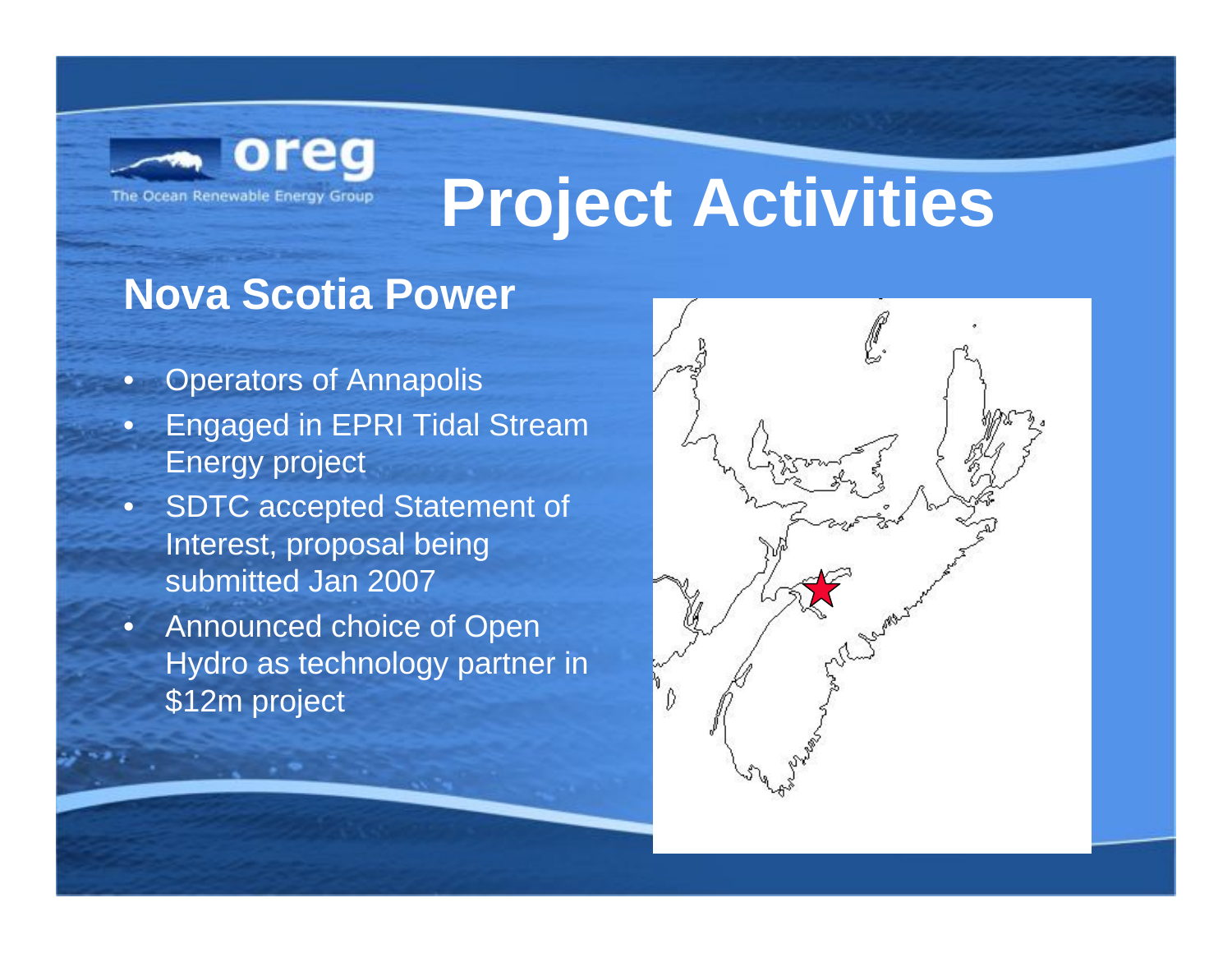

#### **Coastal Hydropower**

- $\bullet$  Operating rights for Gorlov turbine and Davidson & Hill ducted turbine for use as Combined Technology
- • Plans/agreements for deployment in Campbell River area, Sonora Island, and Columbia River
- • Other sites identified on BC coast, rivers in BC, Yukon, Alberta, ON, WA and Alaska

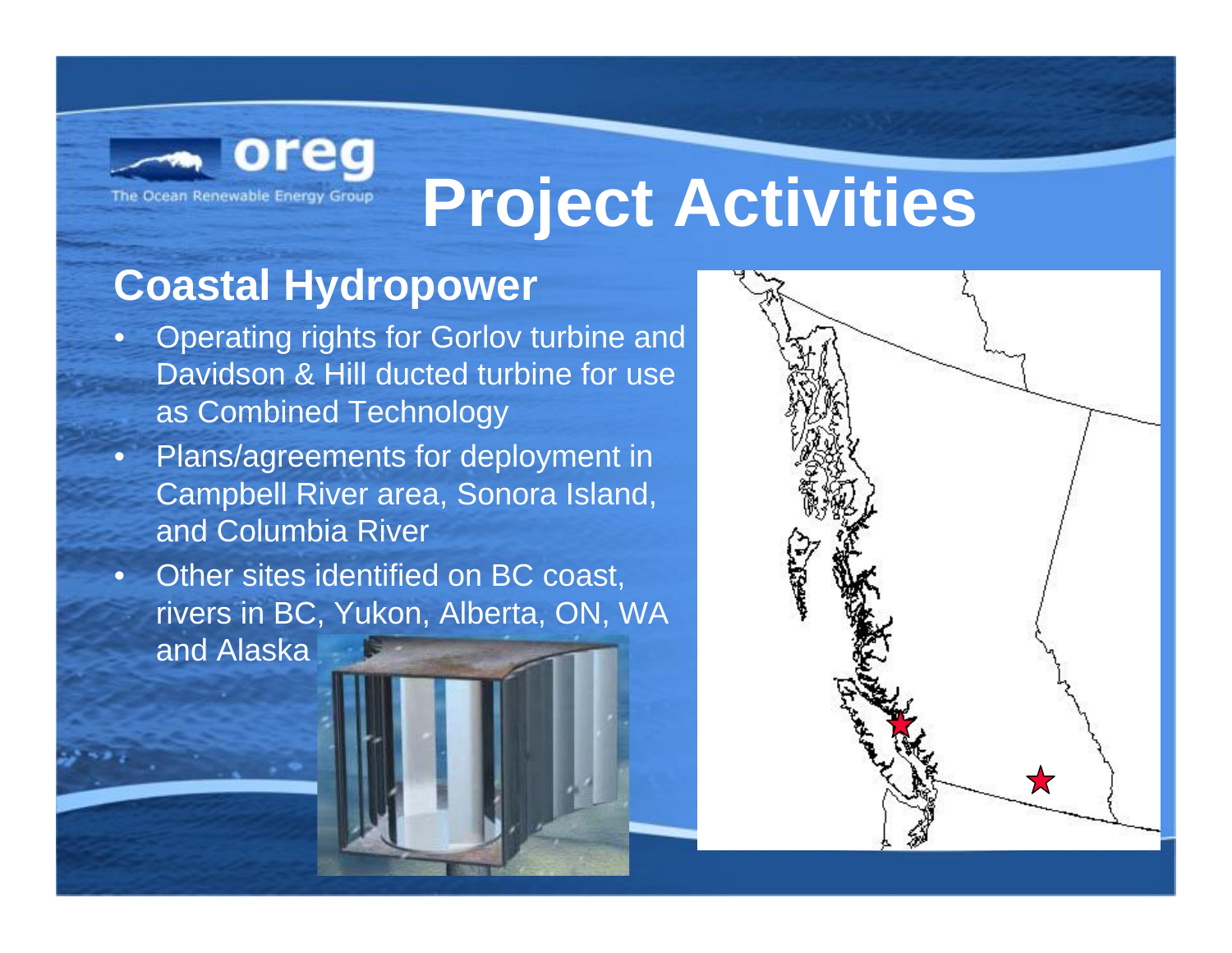

### **Provincial Activities**

#### **East Coast**

- EPRI report spurred interest
- •NS and NB working on application process and policy
- NS Department of Energy UK mission
- • February workshop on research issues and funding and support required
- NB Power and NB Department of Energy pursuing similar path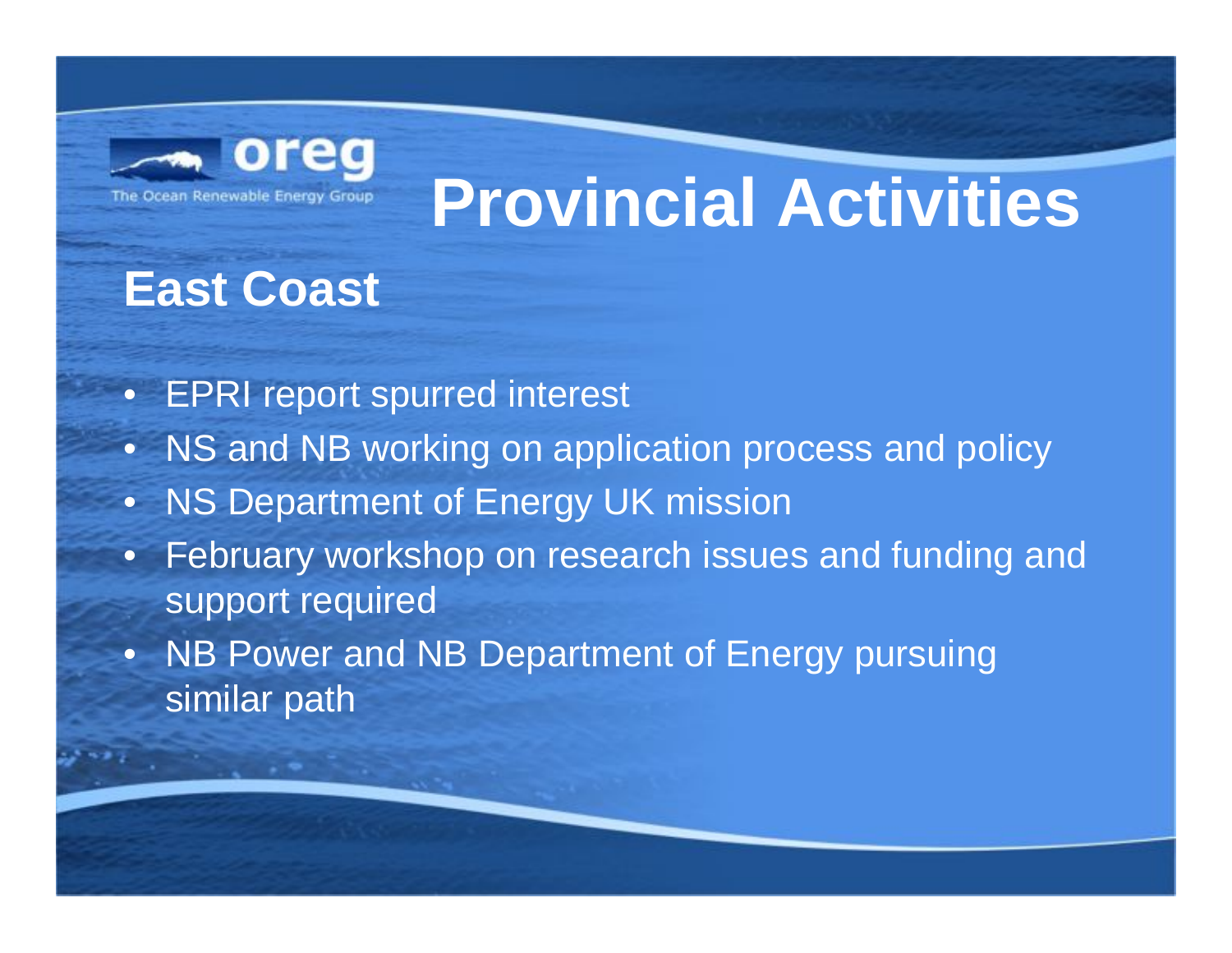

### **Provincial Activities**

#### **West Coast**

• Project Application Directive • Queen Charlotte RFP • New Ocean Policy and new Energy Plan • Currently 3 investigative permits • Expecting increase in permitting activity in 2007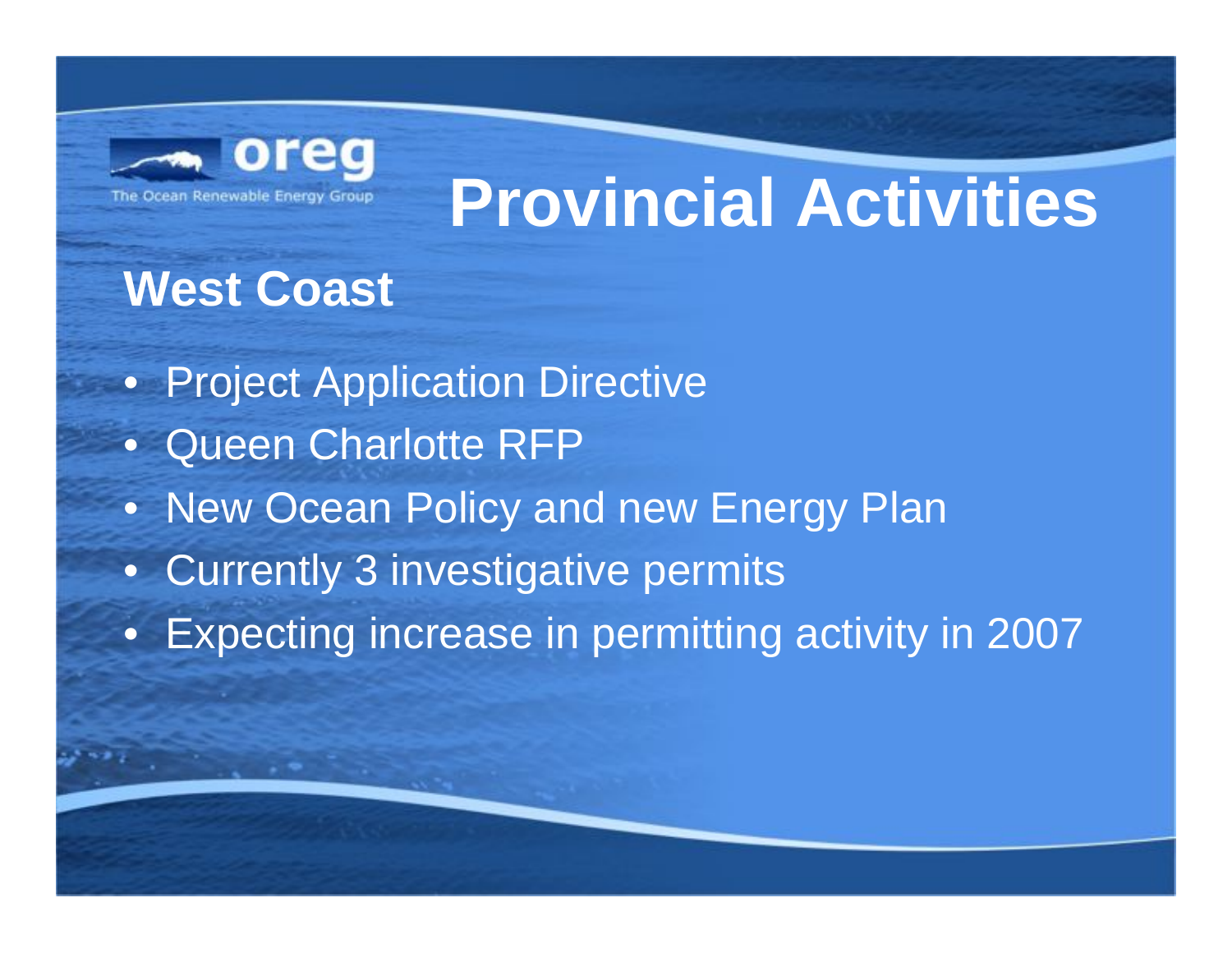

### **Provincial Activities**

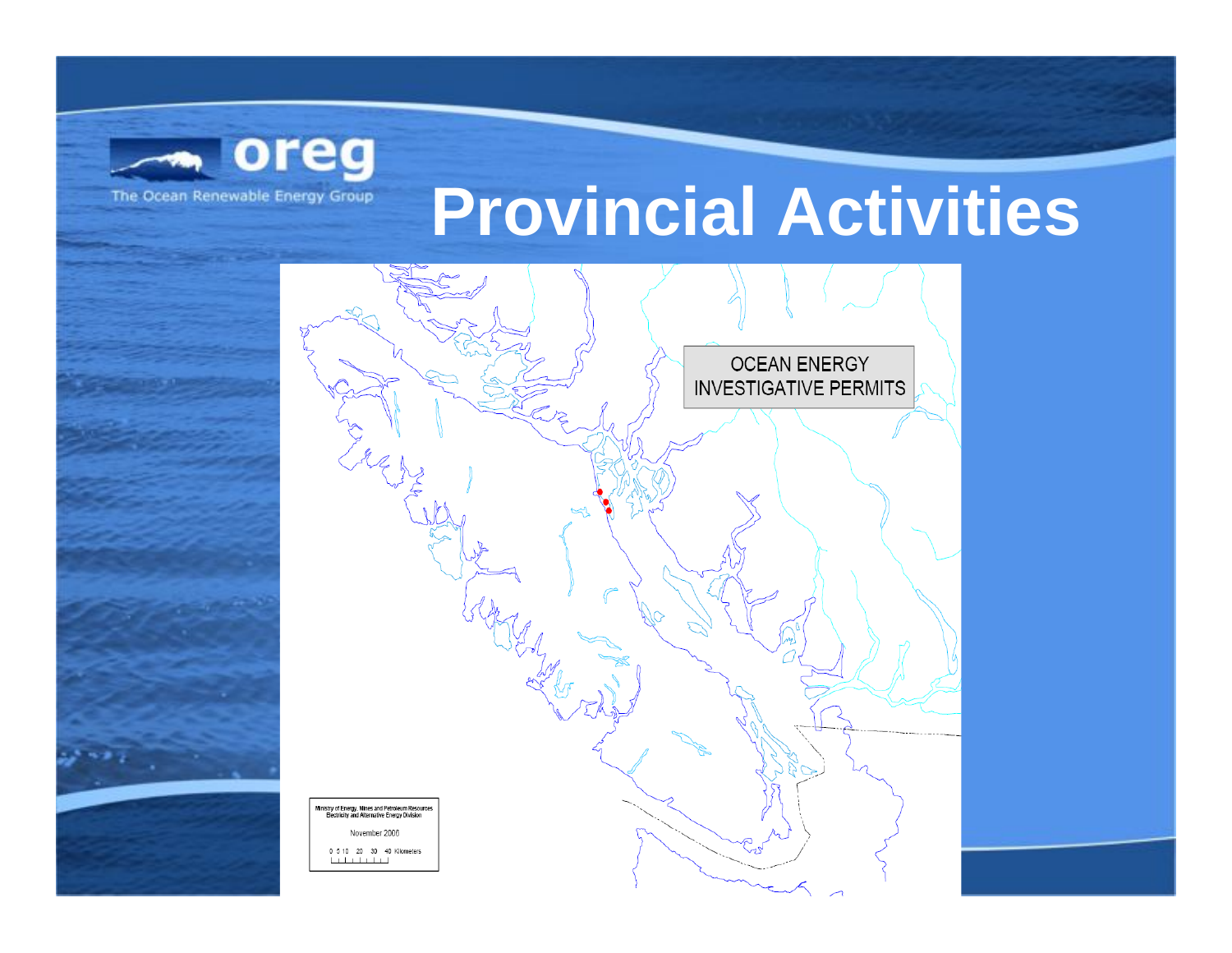

### **Opportunities**

- PNW collaborative network through i.e. PNWER, OREG, AEA and NWETC
	- $\mathcal{L}_{\mathcal{A}}$  , where  $\mathcal{L}_{\mathcal{A}}$  is the set of the set of the set of the set of the set of the set of the set of the set of the set of the set of the set of the set of the set of the set of the set of the set of the Tidal energy as a component in a larger offgrid community energy independence and nonfirm energy integration program
	- $\mathcal{L}_{\mathcal{A}}$  , where  $\mathcal{L}_{\mathcal{A}}$  is the set of the set of the set of the set of the set of the set of the set of the set of the set of the set of the set of the set of the set of the set of the set of the set of the R&D collaboration for technology development, integration, power conditioning, etc.
	- $\mathcal{L}_{\mathcal{A}}$  Combined efforts for community/stakeholder awareness building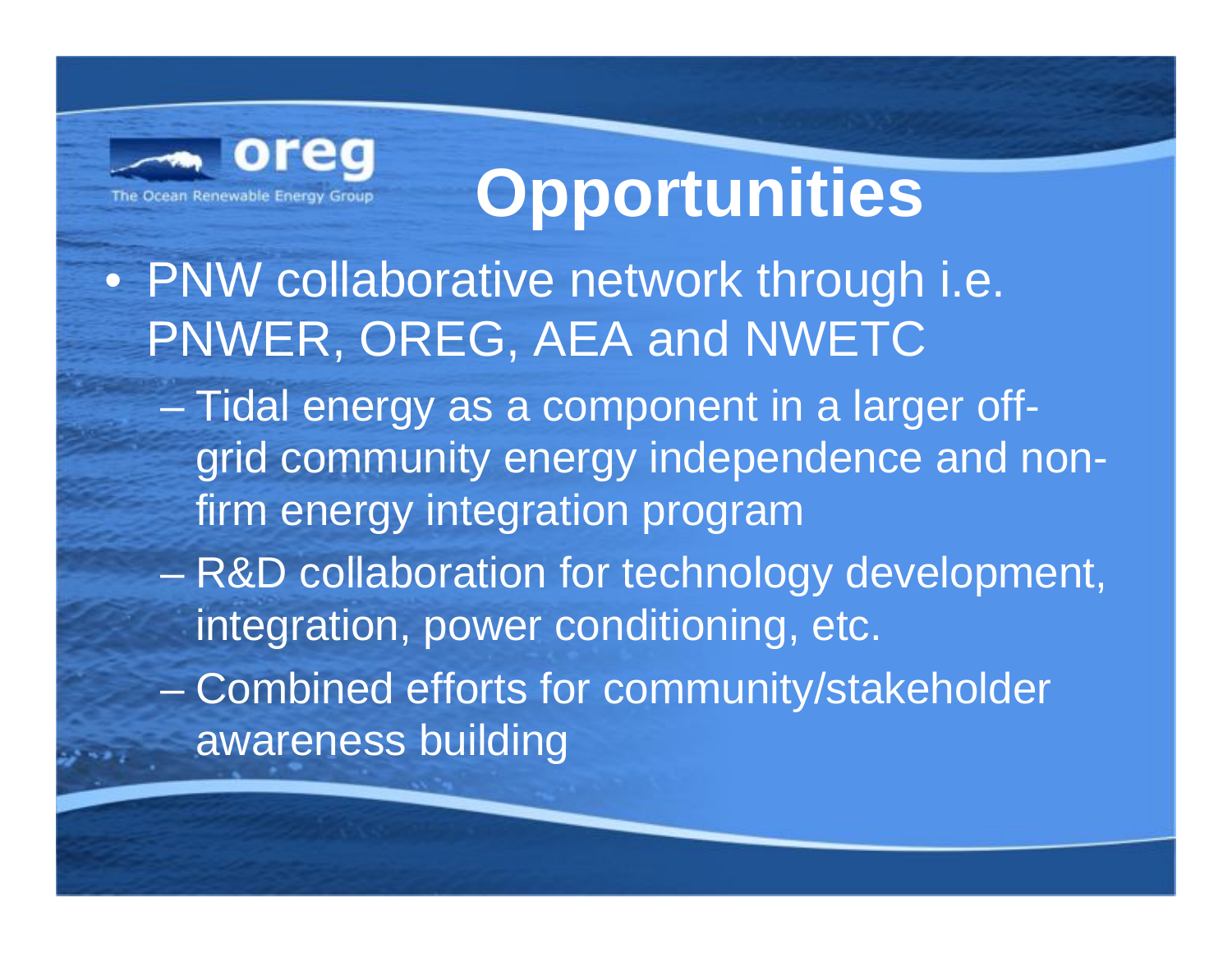

### **Opportunities**

• Regional knowledge base development

- Expedite permitting and licensing
- Baseline data for environmental assessment
- en al control de la control de Appropriate technologies
- –Service providers, manufacturers, consultants, etc.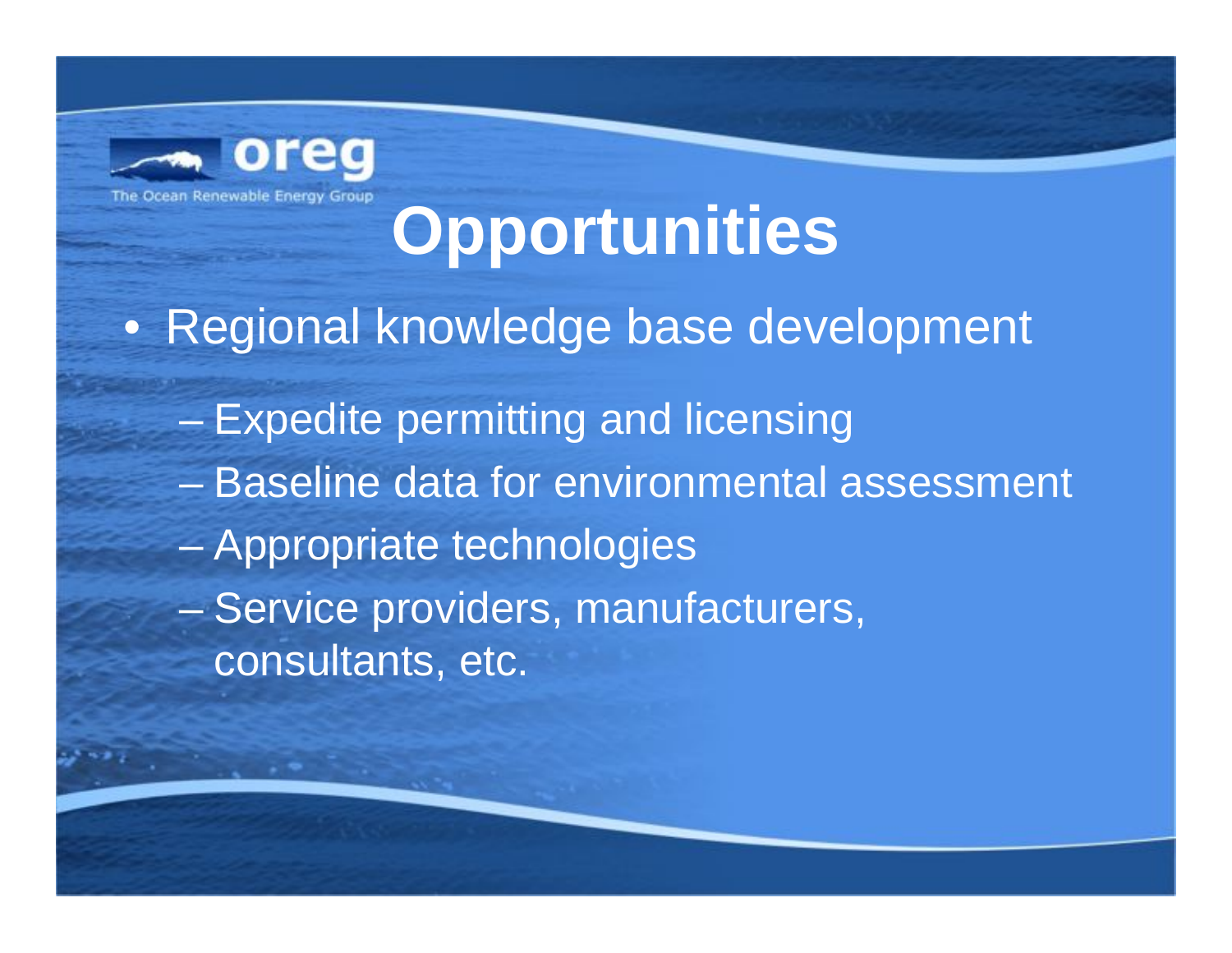

### **Conclusions**

- Industry progressing rapidly, need to ensure appropriate development and avoid "reinventing the wheel"
- Resource significant create case for development and look for government support
- Common challenges along coast present opportunities for collaboration